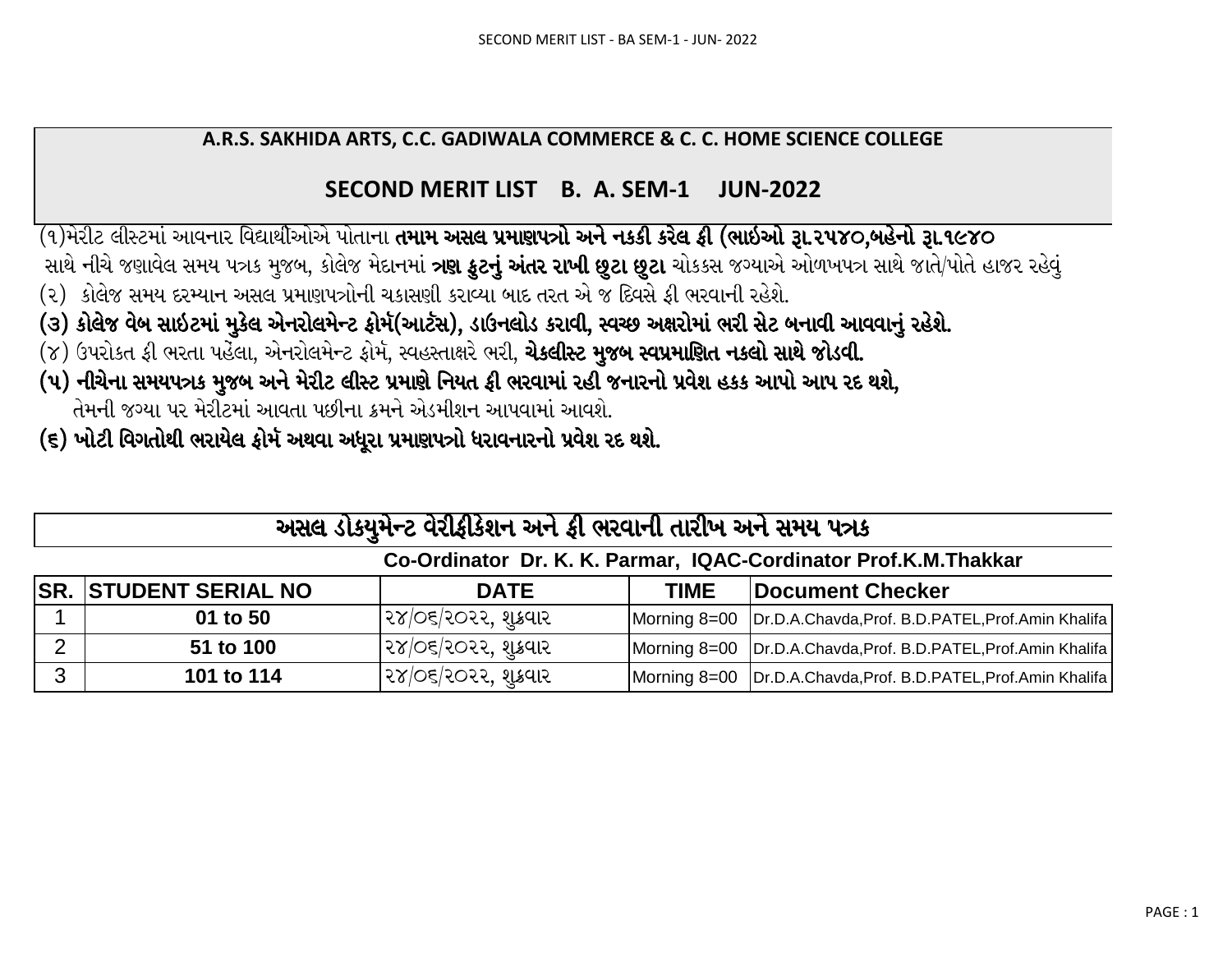| <b>SR</b>      | <b>MERIT Form.</b> |                 | <b>Student Name</b>   | <b>Father Name</b>                   | <b>Surname</b>        |    |               |                          |               |       | Ge Categor Sub Hs Hsc_o Hsc_t Hsc_percent Comp Main |              |          | Ss <sub>2</sub> |
|----------------|--------------------|-----------------|-----------------------|--------------------------------------|-----------------------|----|---------------|--------------------------|---------------|-------|-----------------------------------------------------|--------------|----------|-----------------|
| <b>NO</b>      | <b>NO</b>          | <b>No</b>       |                       |                                      |                       | nd | $\mathbf{V}$  |                          | _ca c_ btain_ | otal_ | age                                                 | $\mathbf{I}$ | 1        |                 |
|                |                    |                 |                       | <b>OPEN - BOYS &amp; GIRLS MERIT</b> |                       |    |               |                          |               |       |                                                     |              |          |                 |
|                | 62                 |                 | 461 SHAKTISINH        | LAKHDHEE ZALA                        |                       |    | M Gene Nil 1  |                          | 528           |       | 700 75.43                                           | <b>Hin</b>   | Eco Hin  |                 |
| 2              | 67                 |                 | 413 JJAYENDRASINH     | <b>BHUPATSIN KHER</b>                |                       |    | M Gene  Nil 1 |                          | 523           | 700   | 74.71                                               | Hin          | Eco      | Poli            |
| 3              | 94                 |                 | 396   PARESHBHAI      | HASMUKHB ANIYALIYA M OBC             |                       |    |               | $Nil$ <sup>1</sup>       | 503           | 700   | 71.86                                               | Hin          | Eco      | Hin             |
| 4              | 95                 | 566             | <b>JIVARAJBHAI</b>    | RATANSHIB DHORALIY MOBC              |                       |    |               | $\vert$ Nil $\vert$ 1    | 503           | 700   | 71.86                                               | Hin          | Gui      | <b>Hin</b>      |
| 5              | 96                 | 47              | <b>MUKESHBHAI</b>     | RAYMALBH SHEKH                       |                       |    | MOBC          | $Nil$ <sup>1</sup>       | 502           | 700   | 71.71                                               | Hin          | Guj      | Poli            |
| 6              | 97                 |                 | 139 ASHVIN            | <b>RASIKBHAI</b>                     | CHAUHAN  M  OBC       |    |               | $Nil$ <sup>1</sup>       | 502           | 700   | 71.71                                               | Hin          | Eco      | Poli            |
| $\overline{7}$ | 99                 |                 | <b>153 KALU</b>       | RANCHHOD DHARAJIY MOBC               |                       |    |               | $Nil$ <sup>1</sup>       | 501           | 700   | 71.57                                               | Hin          | Guj      | Hin             |
| 8              | 100                | 339             | <b>DHANABHAI</b>      | <b>GANABHAI</b>                      | <b>MIR</b>            |    | MOBC          | $Nil$ <sup>1</sup>       | 501           | 700   | 71.57                                               | Hin          | Guj      | Hin             |
| $9\,$          | 111                |                 | 593 ASHVINBHAI        | <b>BHARATBH CHHALUR MOBC</b>         |                       |    |               | $Nil$ <sup>1</sup>       | 497           | 700   | 71.00                                               | Hin          | Guj      | Hin             |
| 10             | 113                |                 | 189 KARANBHAI         | <b>JAGMALBH</b>                      | METALIYA MOBC         |    |               | $\vert$ Nil $\vert$ 1    | 496           |       | 700 70.86                                           | Hin          | Eco      | Poli            |
| 11             | 115                | 12 <sup>2</sup> | MEHUL                 | <b>MANSUKHB MENIYA</b>               |                       |    | M OBC         | $Nil$ <sup>1</sup>       | 495           | 700   | 70.71                                               | Hin          | Eco      | Poli            |
| 12             | 123                | 34              | <b>HETALBEN</b>       | BHUPATBH GOSALIYA F OBC              |                       |    |               | $Nil$ 1                  | 493           |       | 700 70.43                                           | Hin          | Guj      | Hin             |
| 13             | 125                | 340             | <b>RAHULBHAI</b>      | GHANSHYA KANZARIY MOBC               |                       |    |               | $\left $ Nil $\right $ 1 | 493           | 700   | 70.43                                               | Hin          | Eco      | Poli            |
| 14             | 127                |                 | 492 BHARAT            | GHANSHYA   VANALIYA   M   OBC        |                       |    |               | $\left $ Nil $\right $ 1 | 493           | 700   | 70.43                                               | <b>Hin</b>   | Eco      | Hin             |
| 15             | 130                | 450             | ISANDIPBHAI           | MUKESHBH DHARAJIY   M   OBC          |                       |    |               | Nil                      | 492           | 700   | 70.29                                               | Eng          | Eco      | Hin             |
| 16             | 131                | 15              | <b>VISHAL</b>         | BHARATBH KOTHARIY MOBC               |                       |    |               | <b>Nil</b>               | 491           | 700   | 70.14                                               | <b>Hin</b>   | Eco      | Poli            |
| 17             | 134                | 184             | <b>HIRALBEN</b>       | RAMESHBH KAGDIYA                     |                       | IF | <b>OBC</b>    | $Nil$ <sup>1</sup>       | 491           | 700   | 70.14                                               | Hin          | Gui      | Hin             |
| 18             | 135                |                 | 459   PRATIXABEN      | <b>GHANSHYA MANGANI</b>              |                       | lF | <b>OBC</b>    | $Nil$ <sup>1</sup>       | 491           | 700   | 70.14                                               | Hin          | Guj      | Hin             |
| 19             | 136                |                 | 400 PUJABEN           | KHIMJIBHAI KALIYA                    |                       | F  | <b>OBC</b>    | <b>Nil</b>               | 490           | 700   | 70.00                                               | Hin          | Gui      | Hin             |
| 20             | 138                | 167             | INIDHIBA              | <b>HARPALSIN ZALA</b>                |                       | F  | Gene Nill1    |                          | 522           | 750   | 69.60                                               | Hin          | Eco      | Hin             |
| 21             | 140                | 232             | <b>VIRENBHAI</b>      | <b>PRABHUBH GABU</b>                 |                       |    | M OBC         | $Nil$ <sup>1</sup>       | 485           | 700   | 69.29                                               | Hin          | Guj      | Poli            |
| 22             | 141                |                 | 100 TULSIBHAI         | BHIKHABHA SABALIYA MOBC              |                       |    |               | $\left $ Nil $\right $ 1 | 484           | 700   | 69.14                                               | <b>Hin</b>   | Guj      | Poli            |
| 23             |                    |                 | 143   186   GOPALBHAI | <b>HARIBHAI</b>                      | SHIYALIYA M OBC Nil 1 |    |               |                          | 483           |       | 700 69.00                                           | Hin          | Eco Poli |                 |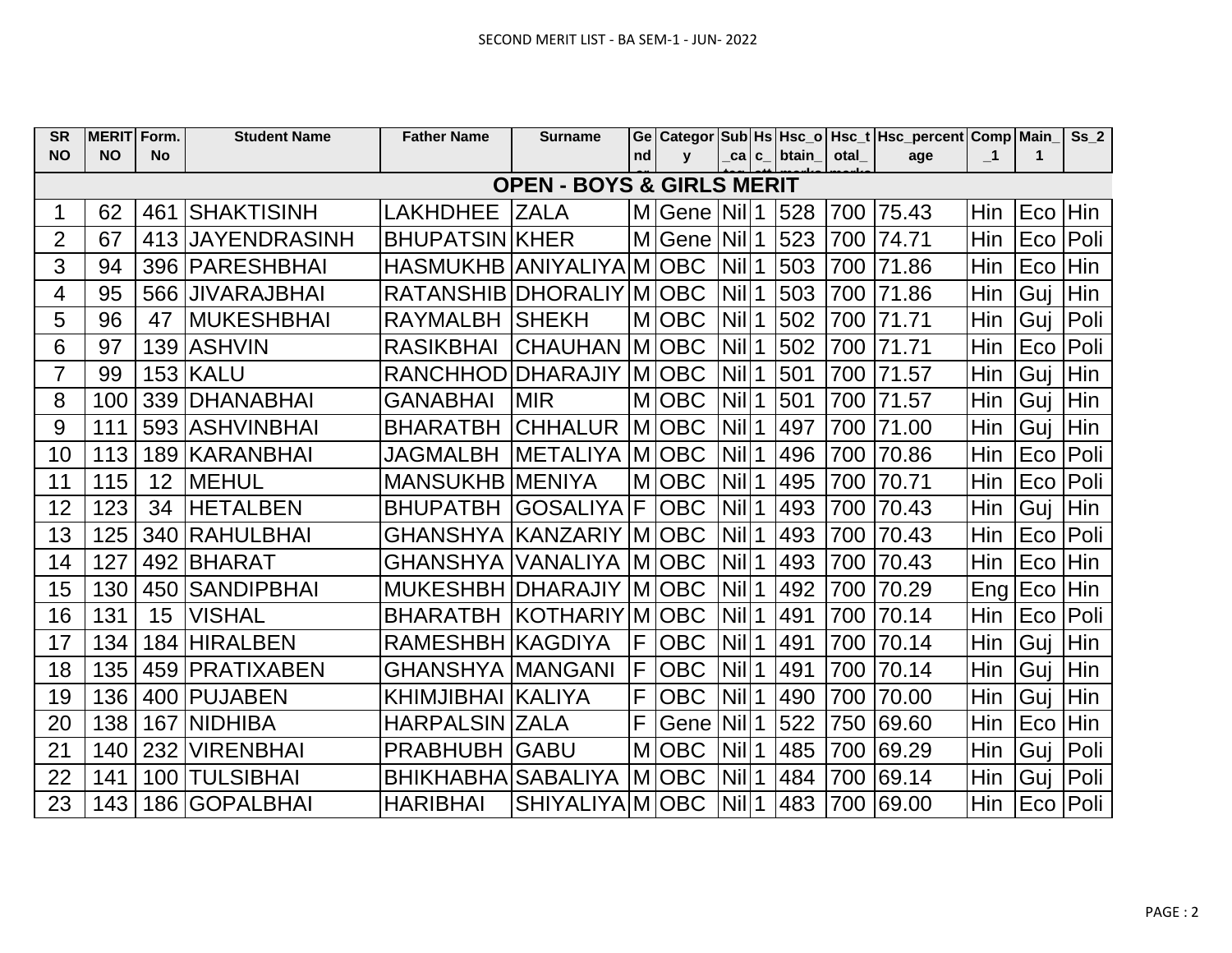| <b>SR</b> | <b>MERIT Form.</b> |           | <b>Student Name</b> | <b>Father Name</b>       | <b>Surname</b>            | Ge |              |                   |       |      | Categor Sub Hs   Hsc_o   Hsc_t   Hsc_percent   Comp   Main |                         |     | Ss <sub>2</sub> |
|-----------|--------------------|-----------|---------------------|--------------------------|---------------------------|----|--------------|-------------------|-------|------|------------------------------------------------------------|-------------------------|-----|-----------------|
| <b>NO</b> | <b>NO</b>          | <b>No</b> |                     |                          |                           | nd | $\mathbf{V}$ | cal c             | btain | otal | age                                                        | $\overline{\mathbf{1}}$ | 1   |                 |
| 24        | 144                | 334       | <b>ASMITABEN</b>    | VIRAMBHAI                | <b>DHARAJIY</b>           | IF | <b>OBC</b>   | <b>Nil</b>        | 482   | 700  | 68.86                                                      | Hin                     | Eco | Poli            |
| 25        | 145                | 614       | <b>IKINJAL</b>      | <b>CHANDUBH THULETIY</b> |                           | F  | <b>OBC</b>   | Nil               | 482   | 700  | 68.86                                                      | Hin                     | Eco | Poli            |
| 26        | 146                | 157       | <b>KIRANBEN</b>     | <b>ASHOKBHA</b>          | SAKARIYA                  | F  | <b>OBC</b>   | S                 | 516   | 750  | 68.80                                                      | Hin                     | Guj | Hin             |
| 27        | 147                | 387       | <b>AJAYBHAI</b>     | SONDABHA AKAVIYA         |                           |    | M OBC        | Nil               | 481   | 700  | 68.71                                                      | Hin                     | Guj | Hin             |
| 28        | 148                | 378       | <b>DIXITKUMAR</b>   | PRAVINBHAIKALIYA         |                           |    | MOBC         | Nil               | 479   | 700  | 68.43                                                      | Hin                     | Guj | Poli            |
| 29        | 149                | 314       | IASHISH             | <b>GOVIND</b>            | <b>CHIHALA</b>            |    | <b>MOBC</b>  | S                 | 478   | 700  | 68.29                                                      | Hin                     | Guj | Hin             |
| 30        | 150                | 290       | <b>YAGNESHKUMAR</b> | <b>THAKARSHI CHIHLA</b>  |                           |    | <b>MIOBC</b> | Nil               | 477   | 700  | 68.14                                                      | Hin                     | Eco | Poli            |
| 31        | 153                | 146       | <b>DILIP</b>        | <b>JIVAN BHAI</b>        | ZAMPADIY MOBC             |    |              | Nil               | 475   | 700  | 67.86                                                      | Hin                     | Guj | Hin             |
| 32        | 154                | 518       | <b>VAISHALIBEN</b>  | <b>DHANJIBHA</b>         | <b>BHALGAM</b>            | ΙF | <b>OBC</b>   | Nil               | 474   | 700  | 67.71                                                      | Hin                     | Guj | Hin             |
| 33        | 155                | 31        | <b>BHAVESH</b>      | <b>BHARATBH</b>          | <b>CHAVDA</b>             | M  | <b>SC</b>    | Nil               | 455   | 675  | 67.41                                                      | Hin                     | Eco | Poli            |
| 34        | 156                | 49        | <b>BHUMIKABEN</b>   | <b>RAJENDRA</b>          | IMAKWAN                   | F  | <b>OBC</b>   | Nil               | 471   | 700  | 67.29                                                      | Hin                     | Guj | Hin             |
| 35        | 157                | 634       | VIMAL               | <b>KANJIBHAI</b>         | <b>SOLANKI</b>            |    | <b>MSC</b>   | Nil               | 471   | 700  | 67.29                                                      | Hin                     | Guj | Hin             |
| 36        | 158                | 1         | <b>UTTAMKUMAR</b>   | <b>BABUBHAI</b>          | <b>PARMAR</b>             |    | <b>MOBC</b>  | S                 | 469   | 700  | 67.00                                                      | Hin                     | Guj | Hin             |
| 37        | 159                | 503       | <b>HARSH</b>        | <b>JITUBHAI</b>          | <b>BHATT</b>              |    | M Gene       | Nil               | 469   | 700  | 67.00                                                      | Hin                     | Guj | Hin             |
| 38        | 160                | 174       | <b>DIVYABA</b>      | <b>AJITSINH</b>          | VAGHELA                   | F  | Gene         | <b>Nil</b>        | 502   | 750  | 66.93                                                      | Hin                     | Eco | Hin             |
| 39        | 161                | 263       | <b>MEHULBHAI</b>    | <b>SURESHBH</b>          | VALA                      |    | <b>MIOBC</b> | Nil               | 468   | 700  | 66.86                                                      | Hin                     | Eco | Hin             |
| 40        | 162                | 402       | <b>RAHUL</b>        | <b>BHUPATBH</b>          | <b>GABU</b>               |    | M OBC        | Nill <sub>1</sub> | 468   | 700  | 66.86                                                      | Hin                     | Eco | Poli            |
|           |                    |           |                     |                          | <b>OPEN - GIRLS MERIT</b> |    |              |                   |       |      |                                                            |                         |     |                 |
| 41        | 168                | 621       | <b>PRIYANKABEN</b>  | <b>BAHADURS</b>          | <b>CHAUHAN  F</b>         |    | <b>OBC</b>   | <b>Nil</b>        | 464   | 700  | 66.29                                                      | Hin                     | Eco | Poli            |
| 42        | 170                | 553       | <b>AARATI</b>       | <b>DHABHAI</b>           | <b>VASVELIY</b>           | F  | <b>OBC</b>   | Nil               | 463   | 700  | 66.14                                                      | Hin                     | Guj | Hin             |
| 43        | 171                | 586       | <b>MANISHABEN</b>   | RAMESHBH MALKIYA         |                           | F  | <b>OBC</b>   | Nil               | 463   | 700  | 66.14                                                      | Hin                     | Guj | Poli            |
| 44        | 173                | 517       | <b>MAHESHVARIBA</b> | <b>ASHOKSIN</b>          | <b>PARMAR</b>             | F  | Gene         | Nil               | 462   | 700  | 66.00                                                      | Hin                     | Guj | Hin             |
| 45        | 178                | 107       | <b>SHILPABEN</b>    | <b>HEMATBHA</b>          | <b>JADAV</b>              | F  | <b>OBC</b>   | Nil               | 460   | 700  | 65.71                                                      | Hin                     | Guj | Hin             |
| 46        | 181                |           | 569 POOJABEN        | <b>RAMESHBH BHATTI</b>   |                           | F  | <b>OBC</b>   | <b>Nil</b>        | 460   | 700  | 65.71                                                      | Hin                     | Guj | Hin             |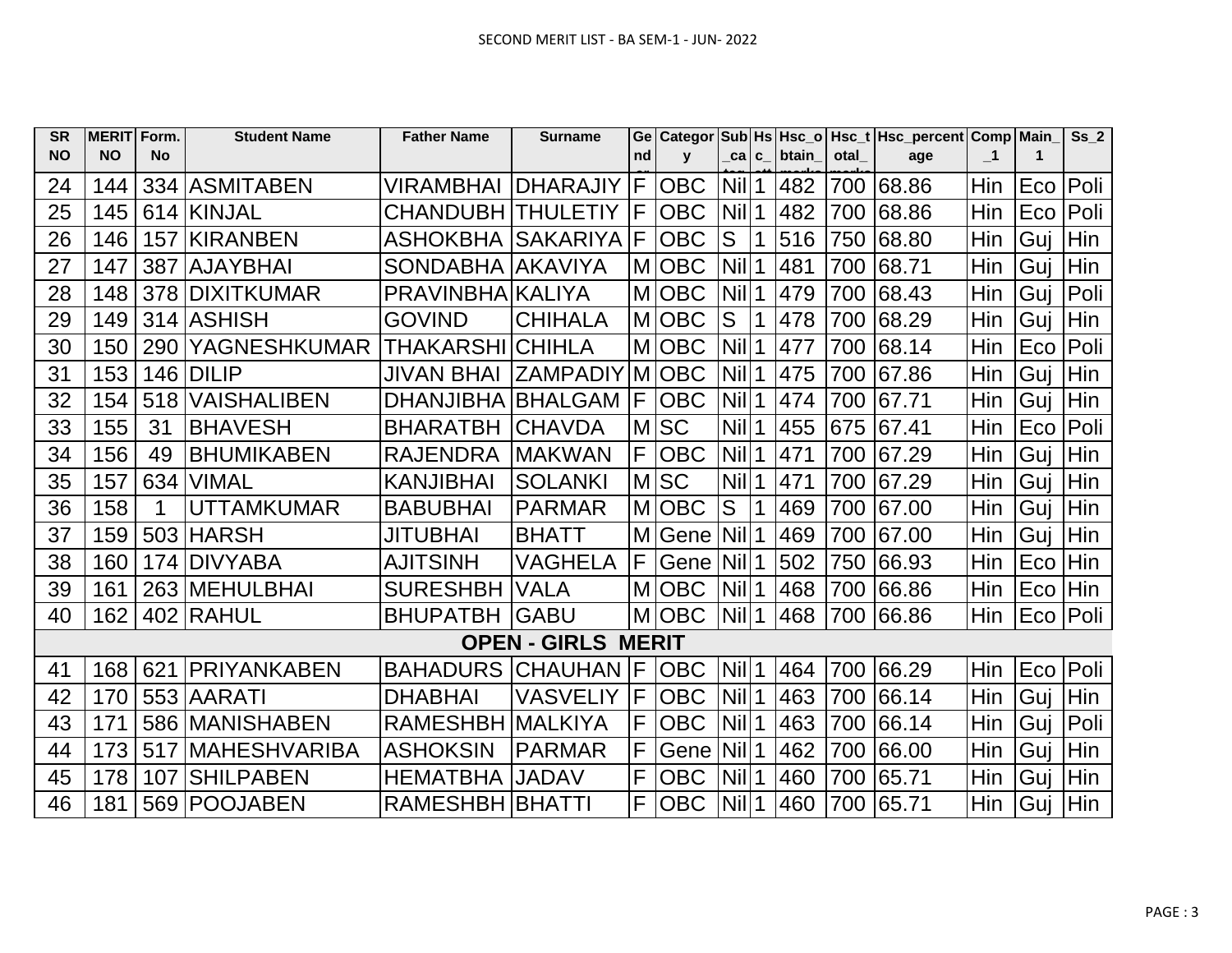| <b>SR</b> | <b>MERIT Form.</b> |           | <b>Student Name</b>  | <b>Father Name</b>                     | <b>Surname</b>                    |    | Ge   Categor |                    |                |       |      | Sub Hs   Hsc_o   Hsc_t   Hsc_percent   Comp   Main_ |                |     | Ss <sub>2</sub> |
|-----------|--------------------|-----------|----------------------|----------------------------------------|-----------------------------------|----|--------------|--------------------|----------------|-------|------|-----------------------------------------------------|----------------|-----|-----------------|
| <b>NO</b> | <b>NO</b>          | <b>No</b> |                      |                                        |                                   | nd | $\mathbf{v}$ | _ca│c_             |                | btain | otal | age                                                 | $\blacksquare$ | 1   |                 |
| 47        | 188                | 199       | <b>VARSHABEN</b>     | <b>MERUBHAI</b>                        | <b>DEVTHAL</b>                    | F  | <b>OBC</b>   | <b>Nil</b>         |                | 521   | 800  | 65.13                                               | Hin            | Gui | Poli            |
| 48        | 191                |           | 363 SRUSHTI          | <b>ASHVINBHA PATEL</b>                 |                                   | F  | Gene         | <b>Nil</b>         |                | 454   |      | 700 64.86                                           | Hin            | Guj | Hin             |
| 49        | 192                |           | 547 KOMALBEN         | <b>KANJIBHAI</b>                       | <b>VASVELIY</b>                   | F  | <b>OBC</b>   | <b>Nil</b>         |                | 453   | 700  | 64.71                                               | Hin            | Guj | Hin             |
| 50        | 202                |           | 550 NEHALBEN         | <b>JAGMALBH</b>                        | <b>JOGRANA</b>                    | F  | Gene         | <b>Nil</b>         |                | 448   | 700  | 64.00                                               | Hin            | Guj | Hin             |
| 51        | 203                |           | 200 HETALBEN         | <b>MAGANBHAIDEVTHAL</b>                |                                   | F  | <b>OBC</b>   | <b>Nil</b>         |                | 447   | 700  | 63.86                                               | Hin            | Gui | Poli            |
| 52        | 208                |           | 587 NIDHIBEN         | DHANJIBHA RETHALIY                     |                                   | F  | <b>OBC</b>   | Nil                |                | 445   | 700  | 63.57                                               | Hin            | Guj | Poli            |
| 53        | 209                |           | 178 DHARABEN         | <b>BHARATBH</b>                        | <b>MANGANI</b>                    | F  | <b>OBC</b>   | Nil                |                | 444   | 700  | 63.43                                               | Hin            | Guj | Hin             |
| 54        | 219                |           | 222 KINJAL           | <b>CHANDULA</b>                        | <b>IKAMEJALI</b>                  | F  | <b>OBC</b>   | <b>Nil</b>         |                | 440   | 700  | 62.86                                               | Hin            | Eco | Poli            |
| 55        | 224                |           | 179 HITESHVARIBA     | <b>CHANDRAS ZALA</b>                   |                                   | F  | Gene         | <b>Nil</b>         |                | 469   | 750  | 62.53                                               | Hin            | Eco | Hin             |
| 56        | 232                | 615       | <b>VAISHALIBEN</b>   | <b>HASMUKHB BHALGAM</b>                |                                   | IF | <b>OBC</b>   | <b>Nil</b>         |                | 436   | 700  | 62.29                                               | Hin            | Eco | Poli            |
| 57        | 239                |           | 502 RAJALBA          | <b>KALPESHK</b>                        | <b>ZALA</b>                       | F  | Gene         | Nil                |                | 430   | 700  | 61.43                                               | Hin            | Guj | Hin             |
| 58        | 243                |           | 611 NIKITABEN        | <b>JAYESHBH</b>                        | <b>IMAKVANA</b>                   | F  | <b>OBC</b>   | <b>Nil</b>         |                | 429   | 700  | 61.29                                               | Hin            | Eco | Poli            |
| 59        | 252                |           | 584 GOPIBEN          | ISHVARBHA SAKARIYA                     |                                   | F  | <b>OBC</b>   | <b>Nil</b>         |                | 423   |      | 700 60.43                                           | Hin            | Guj | Poli            |
| 60        | 255                |           | 629 KRUPABEN         | <b>ROHITBHAI</b>                       | <b>SHETH</b>                      | F  | Gene Nil     |                    |                | 422   | 700  | 60.29                                               | <b>Hin</b>     | Guj | Hin             |
|           |                    |           |                      |                                        | <b>OPEN - HANDICAPPED MERIT</b>   |    |              |                    |                |       |      |                                                     |                |     |                 |
| 61        | 514                |           | 317 PRADIPBHAI       | DHANJIBHA MAKWAN                       |                                   |    | <b>MSC</b>   | <b>Nil</b>         |                | 269   |      | 700 38.43                                           | Hin            | Gui | Poli            |
| 62        | 535                |           | 135 OMDEVSINH        | YASHVANT                               | <b>RANA</b>                       |    | <b>MEWS</b>  | P                  | $\overline{2}$ | 221   |      | 700 31.57                                           | Hin            | Guj | Hin             |
|           |                    |           |                      | <b>ECONOMICAL WEAKER SECTION (EWS)</b> |                                   |    |              |                    |                |       |      |                                                     |                |     |                 |
| 63        | 305                |           | 219 RUTURAJSINH      | <b>SATUBHA</b>                         | <b>ZALA</b>                       |    | <b>MEWS</b>  | Nill <sub>1</sub>  |                | 432   |      | 750 57.60                                           | Hin            | Guj | Poli            |
| 64        | 306                | 66        | <b>IMEGHARAJSINH</b> | <b>SHAILESHS RANA</b>                  |                                   |    | <b>MEWS</b>  | <b>Nil</b>         |                | 431   |      | 750 57.47                                           | Hin            | Eco | Hin             |
| 65        | 378                |           | 608 YASH             | <b>HASMUKHB   PATEL</b>                |                                   |    | <b>MEWS</b>  | <b>Nil</b>         |                | 375   | 700  | 53.57                                               | Eng            | Guj | Poli            |
| 66        | 452                |           | 267 SHIVRAJSINH      | <b>PRATAPSIN ZALA</b>                  |                                   |    | M EWS        | $Nil$ <sup>1</sup> |                | 332   |      | 700 47.43                                           | <b>Hin</b>     | Guj | Hin             |
|           |                    |           |                      |                                        | <b>OBC BOYS &amp; GIRLS MERIT</b> |    |              |                    |                |       |      |                                                     |                |     |                 |
| 67        |                    |           | 163   574   UTTAM    | RAMESHBH GANJELIY MOBC                 |                                   |    |              | <b>Nil</b>         |                | 468   |      | 700 66.86                                           | Hin            | Guj | Hin             |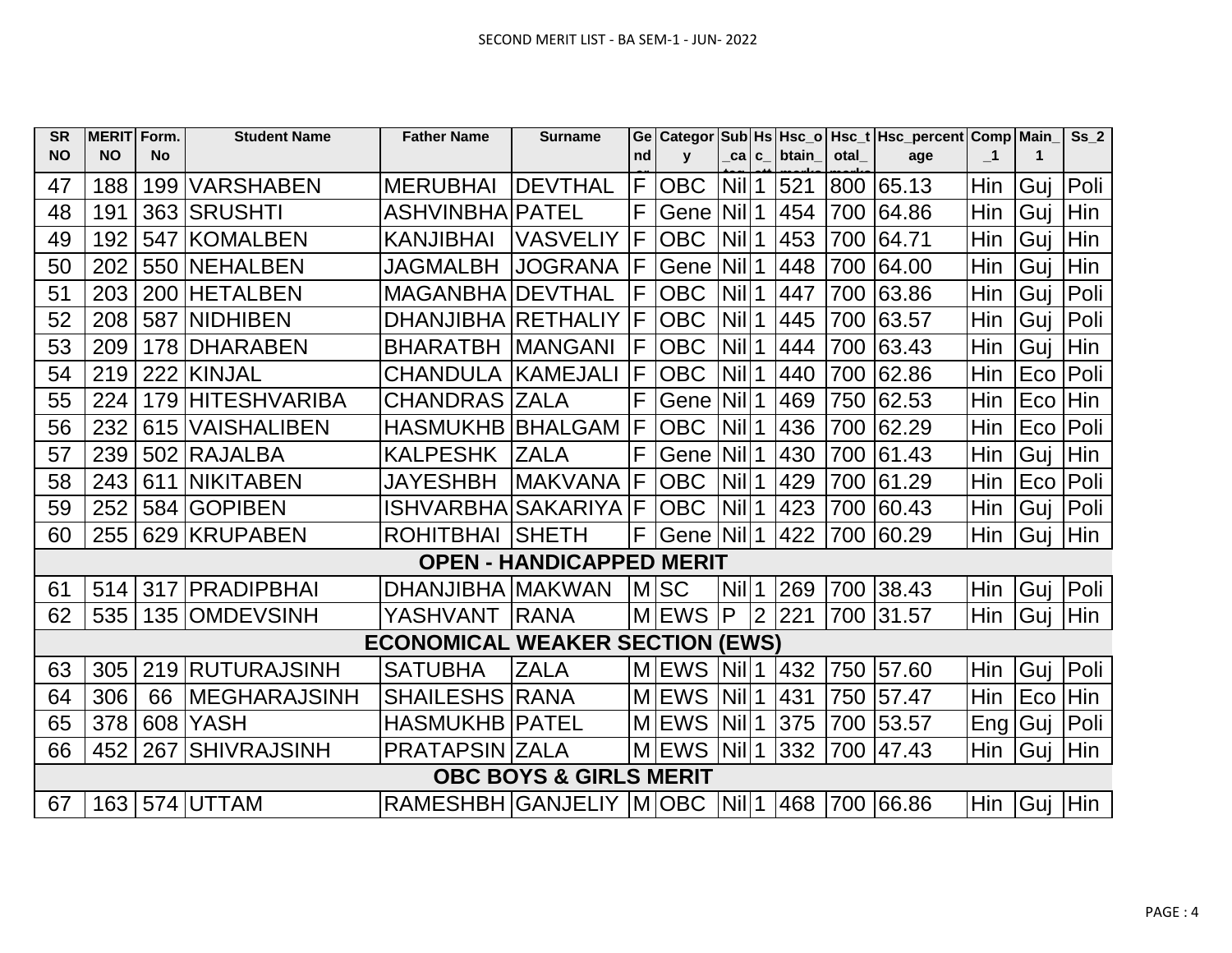| <b>SR</b> | MERIT Form. |     | <b>Student Name</b> | <b>Father Name</b>        | <b>Surname</b>         |    |              |                    |             |            |      | Ge   Categor   Sub   Hs   Hsc_o   Hsc_t   Hsc_percent   Comp   Main |                |                | Ss <sub>2</sub> |
|-----------|-------------|-----|---------------------|---------------------------|------------------------|----|--------------|--------------------|-------------|------------|------|---------------------------------------------------------------------|----------------|----------------|-----------------|
| <b>NO</b> | <b>NO</b>   | No  |                     |                           |                        | nd | $\mathbf{v}$ | ca c               |             | btain      | otal | age                                                                 | $\blacksquare$ | $\mathbf 1$    |                 |
| 68        | 164         |     | 283 KIRANBHAI       | <b>JAYANTIBH</b>          | <b>IPARMAR</b>         | M  | <b>OBC</b>   | $Nil$ 1            |             | 467        | 700  | 66.71                                                               | Hin            | Eco            | Poli            |
| 69        | 165         |     | 125 NIKUL           | JITESHBHA  MAKWAN         |                        |    | <b>MIOBC</b> | <b>Nill</b>        | $\mathbf 1$ | 466        | 700  | 66.57                                                               | Hin            | Eco            | Hin             |
| 70        | 166         |     | <b>224 RAVI</b>     | CHANDUBH KAMEJALI         |                        |    | M OBC        | Nill <sub>1</sub>  |             | 465        | 700  | 66.43                                                               | Hin            | Eco            | Poli            |
| 71        | 167         |     | 509 KANAIYABHAI     | <b>BABUBHAI</b>           | <b>ZAMPADIY</b>        |    | M OBC        | $Nil$ 1            |             | 465        | 700  | 66.43                                                               | Hin            | Guj            | Hin             |
| 72        | 169         |     | 216 HARDEVBHAI      | <b>MUKESHBH</b>           | IMAKWAN                |    | M OBC        | Nil 1              |             | 463        | 700  | 66.14                                                               | Hin            | Eco            | Hin             |
| 73        | 172         | 311 | <b>HARPALBHAI</b>   | <b>PRATAPBH</b>           | <b>DHARAJIY</b>        |    | M OBC        | Nil                | $\mathbf 1$ | 462        | 700  | 66.00                                                               | Hin            | Eco            | Poli            |
| 74        | 174         | 597 | <b>SOHIL</b>        | <b>ISHVARBHAIZEZARIYA</b> |                        |    | <b>MOBC</b>  | Nil                | $\mathbf 1$ | 462        | 700  | 66.00                                                               | Hin            | Guj            | Hin             |
| 75        | 175         | 217 | <b>ANILBHAI</b>     | SUKHABHAI MAKWAN          |                        |    | <b>MOBC</b>  | Nil                | 1           | 461        | 700  | 65.86                                                               | Hin            | Eco            | Hin             |
| 76        | 176         | 473 | <b>SAHDEVBHAI</b>   | <b>GATURBHA IJATAPAR</b>  |                        |    | <b>MOBC</b>  | $Nil$ 1            |             | 461        | 700  | 65.86                                                               | Eng            | Eco            | Poli            |
| 77        | 177         | 86  | <b>DEVRAJ</b>       | <b>DANUBHAI</b>           | <b>DANGAR</b>          |    | M OBC        | $Nil$ 1            |             | 460        | 700  | 65.71                                                               | Hin            | Guj            | Hin             |
| 78        | 180         | 528 | <b>BHAVINBHAI</b>   | <b>CHHELABH</b>           | <b>JOGRANA</b>         |    | M OBC        | S                  | $\mathbf 1$ | 460        | 700  | 65.71                                                               | Hin            | Eco            | Hin             |
| 79        | 186         | 53  | <b>KULDIP</b>       | <b>RUPSANGB MADHAR</b>    |                        |    | M OBC        | $Nil$ <sup>1</sup> |             | 456        | 700  | 65.14                                                               | Hin            | Gui            | Hin             |
| 80        | 187         | 231 | <b>AMITBHAI</b>     | <b>ARVINDBH</b>           | <b>IPARMAR</b>         |    | M OBC        | $Nil$ 1            |             | 456        | 700  | 65.14                                                               | Hin            | Guj            | Hin             |
| 81        | 189         | 77  | <b>MANOJBHAI</b>    | <b>RAMESHBH</b>           | <b>ANIYALIYA</b>       |    | M OBC        | $Nil$ 1            |             | 455        | 700  | 65.00                                                               | Hin            | Eco            | Hin             |
| 82        | 190         | 512 | <b>SANJAYBHAI</b>   | <b>BHOJABHAI</b>          | <b>CHHOTIY</b>         |    | M OBC        | $Nil$ 1            |             | 455        | 700  | 65.00                                                               | Hin            | Guj            | Hin             |
| 83        | 194         | 245 | KAUSHIKBHAI         | <b>ISHVARBHAIMETALIYA</b> |                        |    | <b>MIOBC</b> | <b>Nil</b>         | 1           | 452        | 700  | 64.57                                                               | Hin            | Gui            | Hin             |
| 84        | 195         | 451 | <b>HITESHBHAI</b>   | <b>DASHARAT</b>           | ZINZUVAD               |    | <b>MOBC</b>  | $Nil$ <sup>1</sup> |             | 452        | 700  | 64.57                                                               | Hin            | Eco            | Poli            |
| 85        | 196         | 520 | <b>DILIP</b>        | <b>JERAMBHAI</b>          | <b>DHARAJIY</b>        |    | <b>MOBC</b>  | S                  | 1           | 452        | 700  | 64.57                                                               | Hin            | Eco            | Hin             |
| 86        | 197         | 33  | <b>VISHALBHAI</b>   | <b>GANGARA</b>            | KOTHARIYI              |    | M OBC        | <b>Nil</b>         | 1           | 451        | 700  | 64.43                                                               | Hin            | Guj            | Hin             |
| 87        | 200         |     | 444 RAVI            | <b>HARIBHAI</b>           | <b>CHIHALA</b>         |    | M OBC        | $Nil$ 1            |             | 449        | 700  | 64.14                                                               | Eng   Eco      |                | Poli            |
| 88        | 201         |     | 524 JAYDEEPBHAI     | <b>BHARATBH</b>           | ZINZUVAD               |    | M OBC        | $Nil$ <sup>1</sup> |             | 448        | 700  | 64.00                                                               | Hin            | Guj            | Poli            |
| 89        | 204         |     | 417 RUTURAJ         | <b>HARSHADB</b>           | <b>GAMI</b>            |    | M OBC        | $Nil$ 1            |             | 447        | 700  | 63.86                                                               | Eng   Eco      |                | Poli            |
|           |             |     |                     |                           | <b>OBC GIRLS MERIT</b> |    |              |                    |             |            |      |                                                                     |                |                |                 |
| 90        | 267         |     | 601 URMILABEN       | HASMUKHB GOHALIYA F OBC   |                        |    |              | $Nil$ 1            |             | <b>417</b> |      | 1700 59.57                                                          |                | Eng Eco   Poli |                 |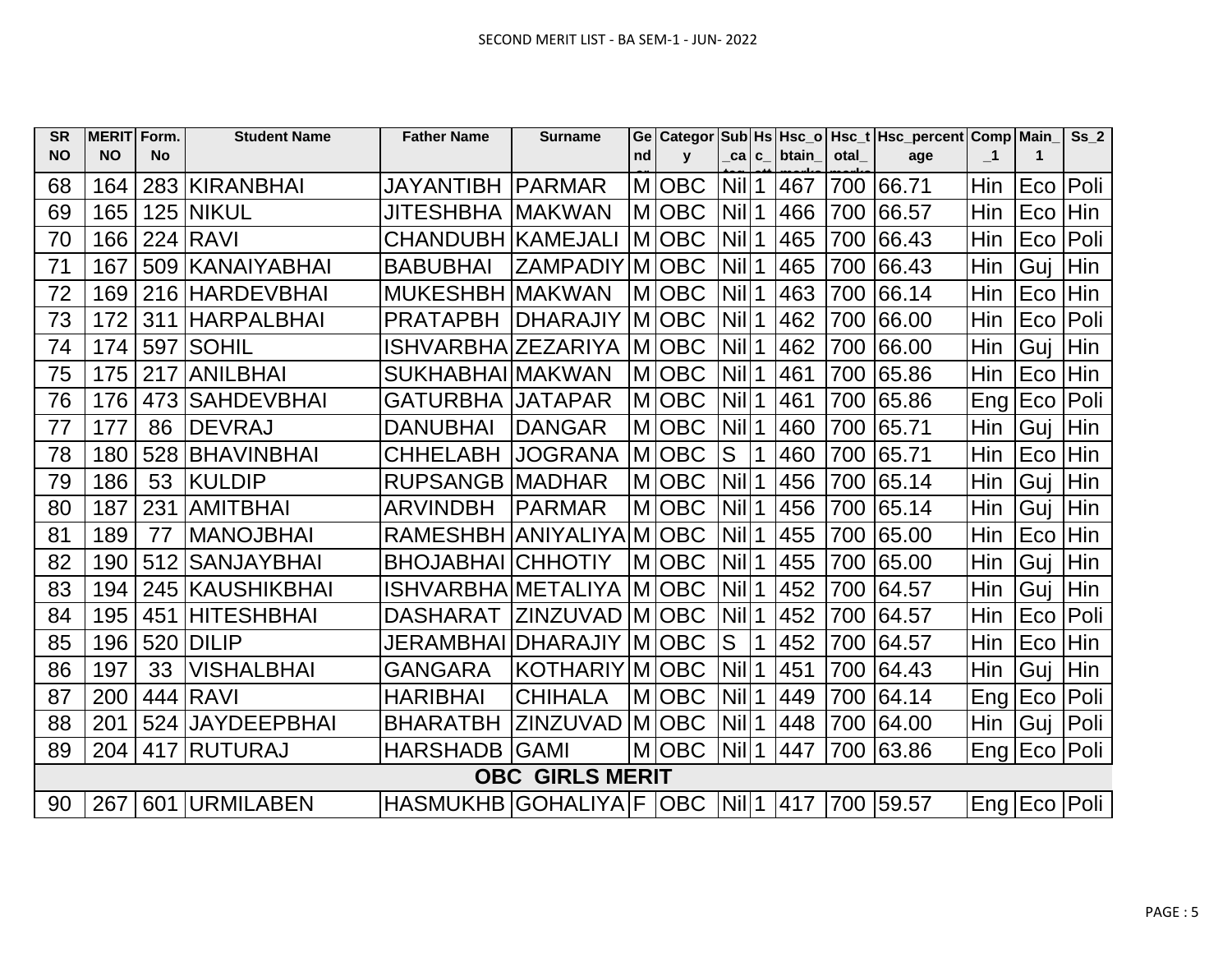| <b>SR</b> | <b>MERIT</b> | Form.     | <b>Student Name</b>  | <b>Father Name</b>       | <b>Surname</b>                     | Ge | <b>Categor</b> |                    |   |              |      | Sub Hs Hsc_o   Hsc_t   Hsc_percent   Comp   Main |                  |             | Ss <sub>2</sub> |
|-----------|--------------|-----------|----------------------|--------------------------|------------------------------------|----|----------------|--------------------|---|--------------|------|--------------------------------------------------|------------------|-------------|-----------------|
| <b>NO</b> | <b>NO</b>    | <b>No</b> |                      |                          |                                    | nd | $\mathbf{v}$   | ca c               |   | <b>btain</b> | otal | age                                              | $\blacksquare$   | $\mathbf 1$ |                 |
| 91        | 275          |           | 318 PUJABEN          | MAGANBHA JUVALIYA        |                                    | F  | <b>OBC</b>     | Nill1              |   | 414          | 700  | 59.14                                            | Hin              | Gui         | Hin             |
| 92        | 287          |           | 239 SHITALBEN        | <b>MATHURBH BAVALIYA</b> |                                    | F  | <b>OBC</b>     | Nil                | 1 | 409          | 700  | 58.43                                            | Hin              | Eco         | Hin             |
| 93        | 308          | 580       | <b>SHILPABEN</b>     | <b>HASMUKHB SAKARIYA</b> |                                    | F  | <b>OBC</b>     | Nil 1              |   | 402          | 700  | 57.43                                            | Hin              | Guj         | Poli            |
| 94        | 314          |           | 623 JIGNABEN         | VALJIBHAI                | ZINZUVAD                           | F  | <b>OBC</b>     | $Nil$ 1            |   | 399          | 700  | 57.00                                            | Hin              | Eco         | Poli            |
| 95        | 359          | 507       | <b>ISANJNABEN</b>    | <b>ISHWARBH</b>          | <b>GABU</b>                        | F  | <b>OBC</b>     | Nil                |   | 382          | 700  | 54.57                                            | Hin              | Eco         | Hin             |
| 96        | 360          |           | 515 SANJANABEN       | <b>ISHWARBH</b>          | <b>GABU</b>                        | F  | <b>OBC</b>     | <b>Nil</b>         | 1 | 382          | 700  | 54.57                                            | Hin              | Eco         | Hin             |
| 97        | 364          |           | 465 JAGRUTIBEN       | <b>PRABHATB</b>          | <b>IKAMEJALI</b>                   | F  | <b>OBC</b>     | <b>Nil</b>         |   | 380          | 700  | 54.29                                            | Hin              | Guj         | Hin             |
| 98        | 365          |           | 486 KINJAL           | <b>ISHWARBH</b>          | <b>GABU</b>                        | F  | <b>OBC</b>     | <b>Nil</b>         |   | 380          | 700  | 54.29                                            | Hin              | Eco         | Poli            |
| 99        | 375          |           | 328 BANSARIBEN       | <b>GOPALBHAILSURANI</b>  |                                    | F  | <b>OBC</b>     | <b>Nil</b>         | 1 | 376          | 700  | 53.71                                            | Hin              | Guj         | Hin             |
| 100       | 390          | 320       | <b>VANITABEN</b>     | <b>SHANKARB</b>          | <b>JUVALIYA</b>                    | F  | <b>OBC</b>     | <b>Nil</b>         | 1 | 367          | 700  | 52.43                                            | Hin              | Guj         | Hin             |
| 101       |              |           | 393   258   NILAMBEN | <b>MUKESHBH LERKHADI</b> |                                    | F  | <b>OBC</b>     | <b>Nil</b>         | 1 | 393          | 750  | 52.40                                            | Hin              | Eco         | Poli            |
| 102       | 413          | 127       | <b>HARSHABEN</b>     | <b>HARSHADB RETHALIY</b> |                                    | F  | <b>OBC</b>     | $Nil$ 1            |   | 353          | 700  | 50.43                                            | Hin              | Guj         | Hin             |
| 103       | 418          |           | 464 GAYATRIBEN       | <b>PRATAPBH VAGHELA</b>  |                                    | F  | <b>OBC</b>     | $Nil$ <sup>1</sup> |   | 327          | 650  | 50.31                                            | Hin              | Guj         | Hin             |
|           |              |           |                      |                          | <b>S.C. BOYS &amp; GIRLS MERIT</b> |    |                |                    |   |              |      |                                                  |                  |             |                 |
| 104       | 182          | 5         | <b>SHOBHNABEN</b>    | RATNABHAI VAGHELA        |                                    |    | <b>MSC</b>     | P                  |   | 459          | 700  | 65.57                                            | Hin              | Guj         | Poli            |
| 105       | 183          | 255       | <b>YOGESHBHAI</b>    | <b>MANGABHA MARU</b>     |                                    |    | <b>MSC</b>     | <b>Nil</b>         | 1 | 459          | 700  | 65.57                                            | Hin              | Guj         | Hin             |
| 106       | 185          |           | 548 GIRISH           | RAMESHBH VAGHELA         |                                    |    | <b>MSC</b>     | <b>Nil</b>         |   | 458          | 700  | 65.43                                            | Hin              | Eco         | Poli            |
| 107       | 193          | 201       | IMEHUL               | <b>DILIPBHAI</b>         | <b>PARMAR</b>                      |    | <b>MSC</b>     | <b>Nil</b>         |   | 452          | 700  | 64.57                                            | Hin              | Eco         | Poli            |
| 108       | 198          | 405       | <b>DIPAK</b>         | JASHVANT                 | <b>CHAUHAN</b>                     |    | <b>MISC</b>    | <b>Nil</b>         |   | 449          | 700  | 64.14                                            | Hin              | Eco         | Hin             |
| 109       | 199          | 85        | <b>AKASHBHAI</b>     | VIJAYBHAI                | <b>DULERA</b>                      |    | MSC            | Nil                |   | 449          | 700  | 64.14                                            | Hin              | Guj         | Poli            |
| 110       | 212          | 467       | <b>INARENDRABHAI</b> | RAMESHBH VORA            |                                    |    | MSC            | Nill1              |   | 443          | 700  | 63.29                                            | Hin              | Eco         | Poli            |
|           |              |           |                      |                          | <b>S.C. GIRLS MERIT</b>            |    |                |                    |   |              |      |                                                  |                  |             |                 |
| 111       | 264          |           | 207 INANDINIBEN      | <b>DILIPBHAI</b>         | <b>MAKVANA</b>                     | F  | <b>SC</b>      | <b>Nill</b>        |   | 417          | 700  | 59.57                                            | Eng <sub>1</sub> | Guj         | Hin             |
| 112       | 312          |           | 532 HETALBEN         | <b>BABUBHAI</b>          | <b>MAKWAN</b>                      | F  | <b>SC</b>      | Nill1              |   | 400          | 700  | 57.14                                            | Hin              | Eco         | Poli            |